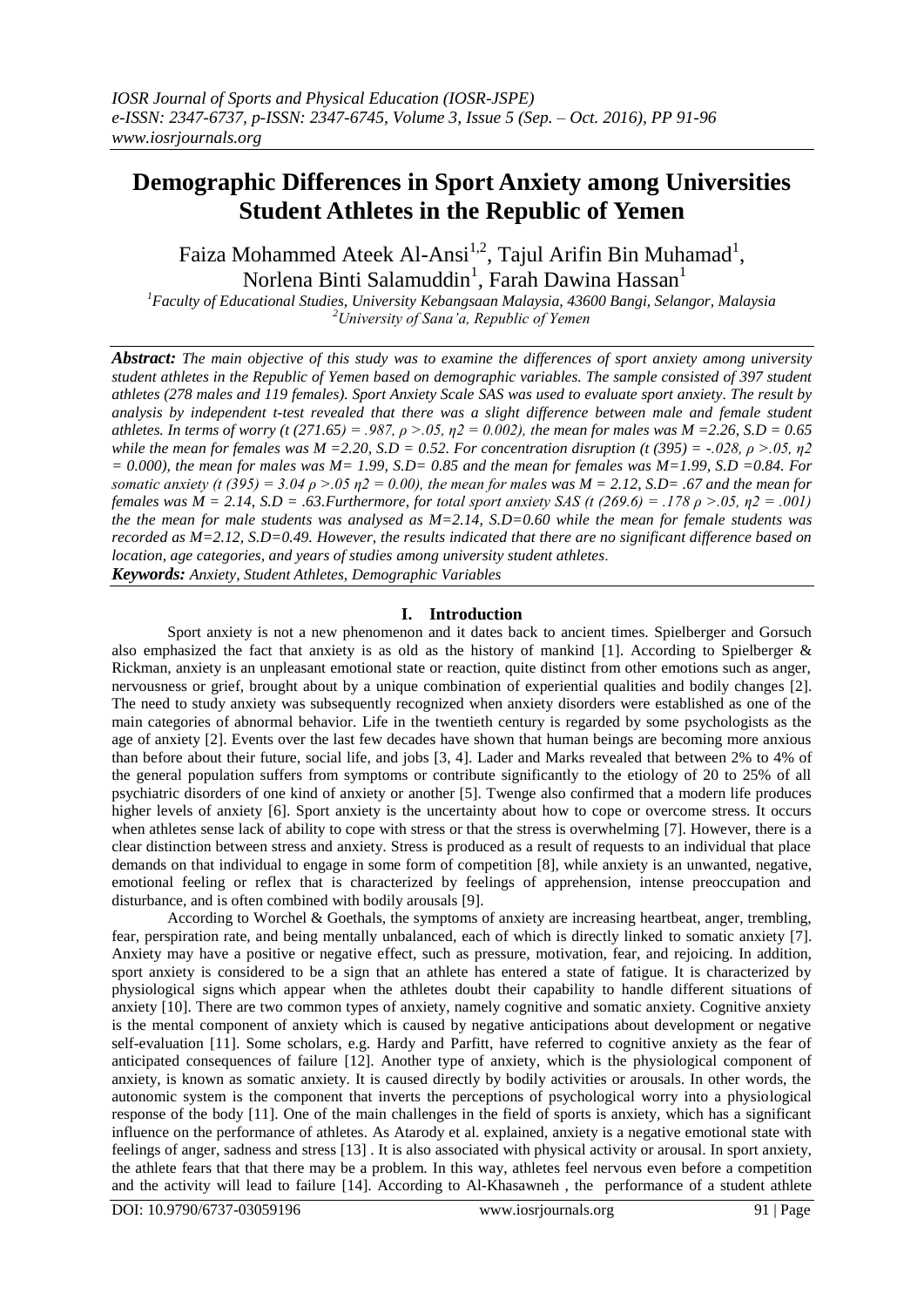(female) is negatively affected by the existence of anxiety and fear about learning and performing certain motor skills [15]. This is more obvious among older student athletes who have had no previous experience. In addition, Al-Atrash recommended that it might be helpful to deploy a plan for psychological training when participants undergo the main skills, defensive plans and the like in an overall football training schedule owing to the substantial role played by such a plan in developing performance [16]. This study will specifically provide information to compare the differences among Yemeni student athletes based on different variables, namely gender, location (North and South Yemen), age categories, and years of study. The current study used the Sport Anxiety Scale (SAS), developed by Smith et al. [17].

# **II. Research Method**

This study employed a descriptive research technique using quantitative correlation methods for the data analysis.

## **Sampling**

**Material & methods** 

The respondents were randomly chosen and divided according to location from the northern universities comprised 206 student athletes (121 males and 85 females), while the respondents from the southern universities comprised 191 student athletes (157 males, and 34 females). In the south, especially in Hadramout University, there was no females who practiced sports. While 215 participants were aged between 18 to 23 years, 107 participants were aged 27 years and above, 75 of them were in the age category of 24 to 26 years.

## **Instruments**

The instruments for data collection in this study Sport Anxiety Scale (SAS) that was developed by Smith et al. [17]. The SAS is a 21-item, multi-dimensional scale for measuring trait anxiety in competition, namely, cognitive anxiety (worry and concentration disruption) and somatic anxiety in sport situations. The worry factor consists of 7 items and the concentration disruption factor consists of 5 items. The somatic aspect consists of 9 items, while the Sport Anxiety Scale has a total of 21 items [17]. The reliability of this scale has been shown by several studies, indicated a good reliability for this scale. A reliability of less than 0.6 is considered to be poor, while an alpha value in the range of 0.6 to 0.8 is an acceptable indication of internal consistency, and a value of more than 0.8 is regarded as excellent [18]. In this study the Cronbach's alpha value of 0.71 for the factor of worry was acceptable, for concentration disruption was excellent 0.82; for somatic anxiety was good 0.78, for total sport anxiety was excellent 0.88.

### **Data Analysis**

The data were coded and converted into electronic form, and were analysed using a computer software program, SPSS (Statistical Package for Social Science) version 20. Statistical analysis was carried out using descriptive statistics, independent t-test and one way ANOVA were used to compare the diffrenceces among universities student athletes.

## **III. Finding**

The result of the independent t-test analysis showed that there was a slight difference based on the independent factor of gender between male and female student athletes in terms of the dependent variable of worry (t (271.65) = .987,  $\rho > 0.05$ ,  $\eta$ 2 = 0.002). The mean for males was M = 2.26, S.D = 0.65, while the mean for females was  $M = 2.20$ ,  $S.D = 0.52$ , also, the output showed that there was no significant difference based on the independent factor of gender between male and female student athletes in terms of the dependent variable of concentration disruption (t (395) = -.028,  $\rho > .05$ ,  $\eta$ 2 = 0.000), where the mean for males was M= 1.99, S.D= 0.85) and the mean for females was  $M=1.99$ , S.D = 0.84. The results of an independent t-test showed that there was a slight difference based on the independent factor of gender in terms of the dependent variable of somatic anxiety (t (395) = 3.04  $\rho$  >.05  $\eta$ 2 = 0.00) for the female student athletes, where the mean for the males was M = 2.12, SD= 0.67), and the mean for the females was  $M = 2.14$ , SD = 0.63. Similarly, the independent t-test indicated that there was a slight difference based on the independent factor of gender among student athletes in terms of the total. For sport anxiety SAS (t (269.6) = .178  $\rho > .05$ ,  $\eta$ 2 = 0.001) the mean for the male student athletes was M=2.14, S.D=0.60, while the mean for female student athletes was M=2.12, S.D=0.49). Tables 1 showed the findings for all the variables.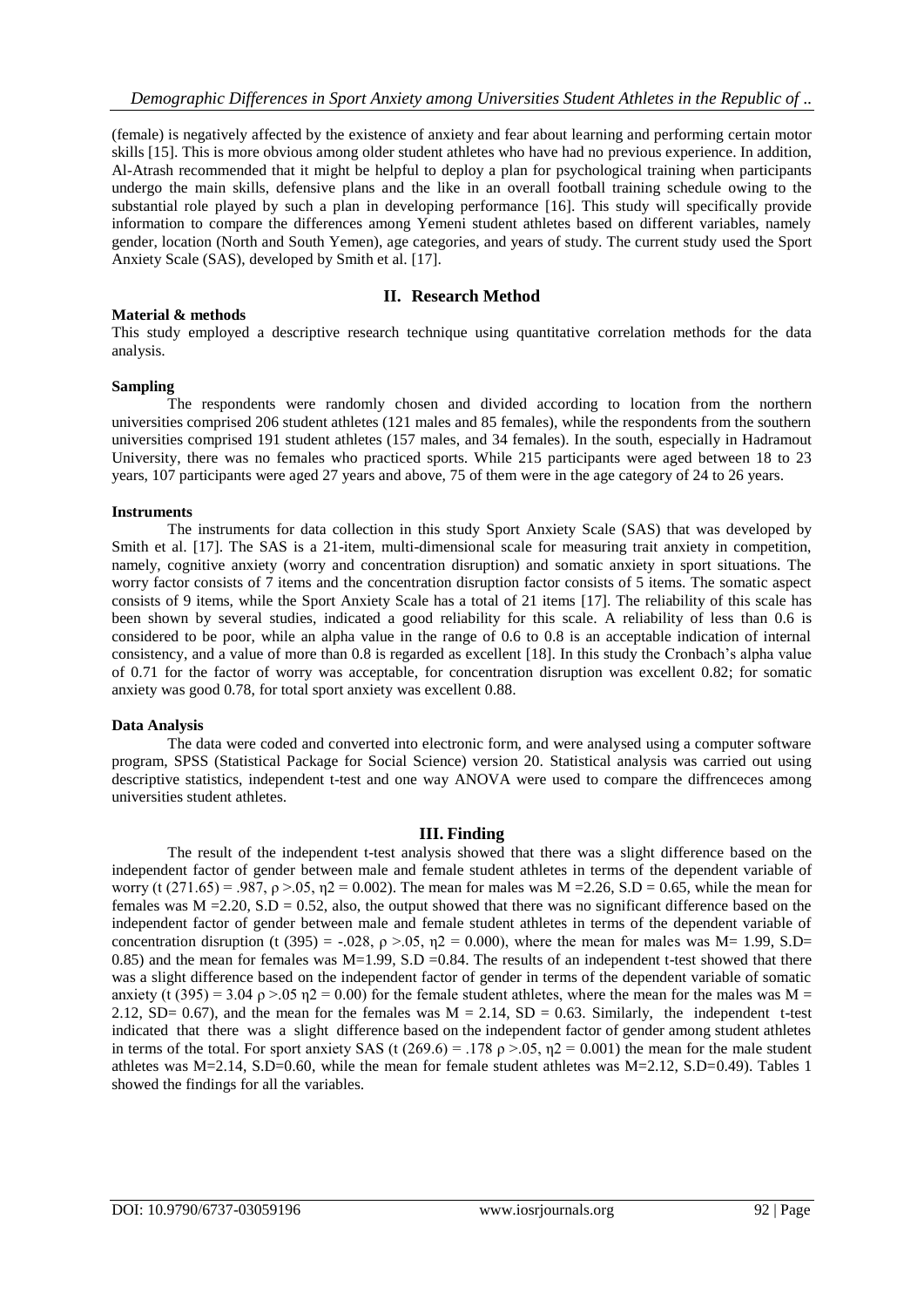| Variables  | Gender         | M            | S.D          |          | Decision | O     | $\eta$ 2            |
|------------|----------------|--------------|--------------|----------|----------|-------|---------------------|
| Worry      | Male           | 2.26         | 0.65         |          |          | 0.002 | 0.002               |
|            | Female         | 2.20         | 0.52         | 0.987    | Reject   |       | Very Small          |
| CON. DIS.  | Male<br>Female | 1.99<br>1.99 | 0.85<br>0.84 | $-0.028$ | Accept   | 0.533 | 0.000<br>No Ratio   |
| Somatic    | Male<br>Female | 2.12<br>2.14 | 0.67<br>0.63 | 0.304    | Reject   | 0.017 | 0.000<br>No Ratio   |
| <b>SAS</b> | Male<br>Female | 2.14<br>2.12 | 0.60<br>0.49 | 0.178    | Reject   | 0.021 | 0.001<br>Very Small |

**Table 1.** Independent t-test for Differences of Sport Anxiety SAS based on gender

N. Male, 278, Female, 119 N, 397

For location in sport anxiety the finding by the independent t-test showed that there was no significant differences based on the independent factor of location among student athletes in terms of the dependent variable of worry ( $t$  (365 = -.911,  $\rho$  >.05,  $\eta$ 2 = 0.002), where the mean for student athletes from the south was M  $= 2.21$ , S.D  $= 0.54$ , and the mean for student athletes from the north was M=2.27, S.D =0.68. There was no significant difference based on the independent factor of location among student athletes in terms of the dependent variable of concentration disruption (*t* (395= .618,  $\rho > .05$ ,  $\eta$ 2 = 0.001). The mean for the student athletes from the south was  $M = 2.01$ ,  $S.D = 0.86$ , while the mean for the student athletes from the north was  $M = 1.96$ , S.D = 0.83. The independent t-test in terms of the dependent variable of somatic anxiety indicated that there was no significant difference among the student athletes based on the independent factor of location (t (395= 1.531,  $\rho > 0.05$ ,  $\eta$ 2 = 0.001), where the mean for the student athletes from the south was  $M = 2.18$ , S.D = 0.64 and the mean for the student athletes from the north was  $M = 2.08$ , S.D = 0.67. Likwese, the independent ttest showed that there was no significant difference among the student athletes based on the independent factor of location in terms of total sport anxiety in SAS (t(395= 641,  $\rho > .05$ ,  $\eta$ 2 = 0.002), where the mean for the student athletes from the south was  $M = 2.15$ ,  $S.D = 0.54$ , and the mean for student athletes from the north was  $M= 2.11$ , S.D = 0.61. Tables 2 showed the findings for all the variables.

| Variables  | Location | М    | S.D. |       | Decision              | n2         |
|------------|----------|------|------|-------|-----------------------|------------|
| Worry      | South    | 2.21 | 0.54 | 0.363 | Accept <sub>H06</sub> | 0.002      |
|            | North    | 2.27 | 0.68 |       |                       | Very Small |
| Con. Dis.  | South    | 2.01 | 0.86 | 0.537 | Accept <sub>H06</sub> | 0.001      |
|            | North    | 1.96 | 0.83 |       |                       | Very Small |
| Somatic    | South    | 2.18 | 0.64 | 0.126 | Accept <sub>H06</sub> | 0.001      |
|            | North    | 2.08 | 0.67 |       |                       | Very Small |
| <b>SAS</b> | South    | 2.15 | 0.54 | 0.522 | $Accept_{H06}$        | 0.002      |
|            | North    | 2.11 | 0.61 |       |                       | Very Small |

**Table 2.** Independent t-test for Differences of Sport Anxiety SAS based on Location (North South)

N. South 206 North 191 N. total 397

In addion, for age category the result by one way ANOVA indicated that there was no significant differences among student athletes based on age categories (F (2, 394) = .235,  $\rho$  > .05,  $\eta$ 2 = .001) in terms of worry; (F (2, 394) = .538, ρ > .05 and η2 = .002). The mean for the first age group of 18-23 years was N=215, M=2.26, SD=0.587, the mean for the second age group of  $24 - 26$  years was N=75, M=2.24, SD=0.732, and the mean for the third age of  $> 27$  years was N=107, M=2.21, SD=0.569. In terms of concentration disruption, the one-way ANOVA showed that there is no significant difference among student athletes based on age categories (F (2, 394) =.661,  $\rho > .05$ ,  $\eta$ 2 = .001). The mean for the first age group was N=215, M=2.01, S.D=0.795, the mean for the second age group was  $N=75$ ,  $M=1.90$ ,  $S.D=0.921$ , and the mean for the third age group was N=107, M=2.00, S.D=0.888. In terms of somatic anxiety, the results by ANOVA indicated that there was no significant difference among the student athletes based on age categories (F (2, 394) = .268,  $\rho > .05$   $\eta$ 2 = .001). The mean for the first age group was N=215, M=2.14, S.D=0.651), for the second age group was N=75, M=2.18, S.D=0.678, and for the third age group was N=107, M=2.07, S.D=.653). In total sport anxiety the results of the one-way ANOVA indicated that there was no significant differences among the student athletes based on age categories (F (2, 394) = .268,  $\rho$  > .05  $\eta$ 2 = 0.001). The mean for the first age group between 18-23 years was N=215, M=2.15, SD=0.555, for the second age group between 24-26 years was N=75, M=2.13, SD=0.667, and for the third age of  $> 27$  years was N=107, M=2.10, SD=0.534. Tables 3 & 4 showed the findings for all the variables.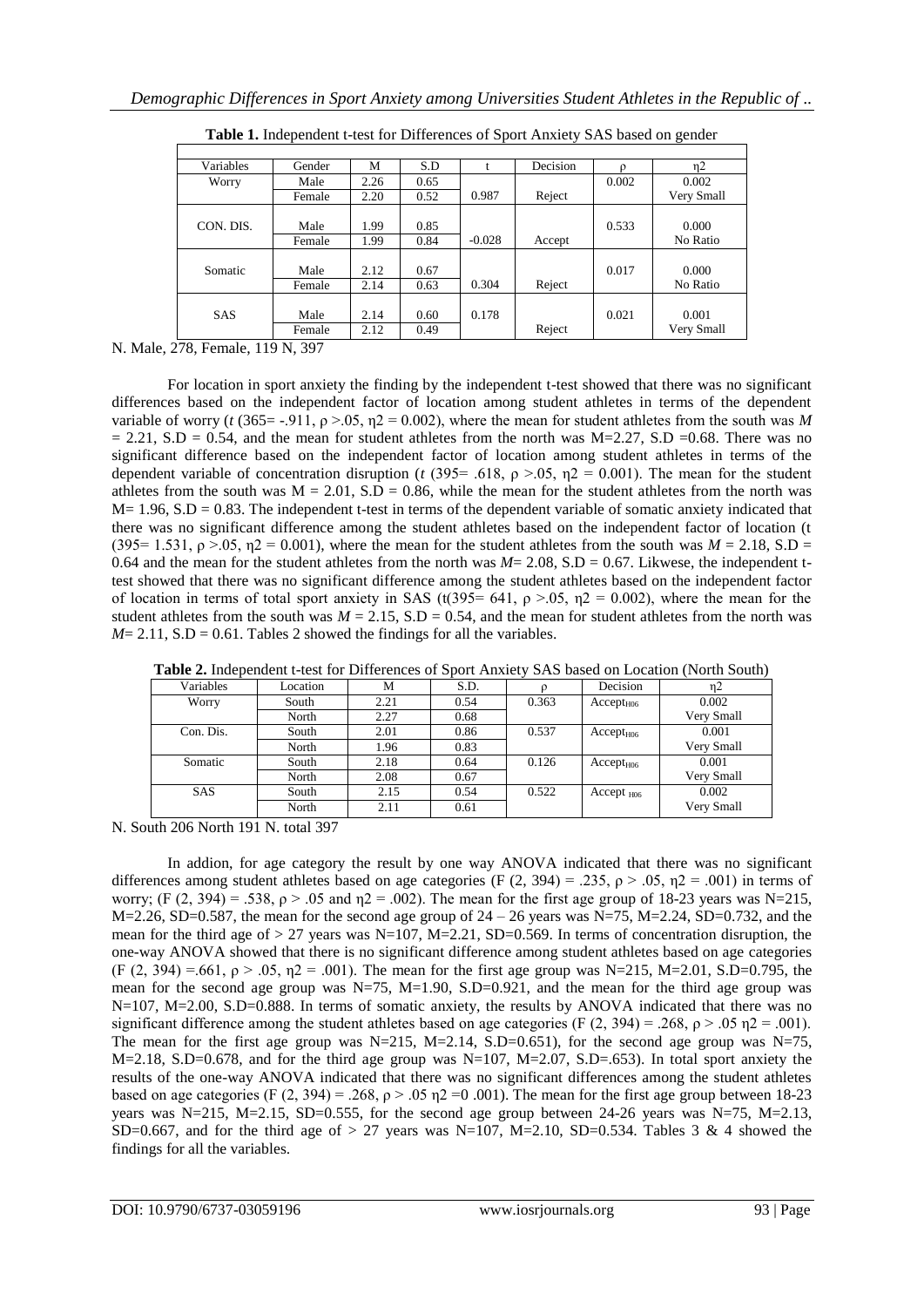| Variable              | <b>Table 5:</b> Thin you of y arrange of sport Thingly 5/10 Dased on Fige Categories<br>Sum of | df             | Mean   | F     | $\rho$ | Decision | $\eta$ 2 |
|-----------------------|------------------------------------------------------------------------------------------------|----------------|--------|-------|--------|----------|----------|
|                       | <b>Squares</b>                                                                                 |                | Square |       |        |          |          |
| Worry                 |                                                                                                |                |        |       |        |          |          |
| <b>Between Groups</b> | 0.176                                                                                          | 2              | 0.088  | 0.235 | 0.791  | Accept   | 0.001    |
| Within Groups         | 147.735                                                                                        | 394            | 0.375  |       |        |          | Very     |
| Total                 | 147.911                                                                                        | 396            |        |       |        |          | Small    |
| Con. Dis.             |                                                                                                |                |        |       |        |          |          |
| Between Groups        | 0.770                                                                                          | 2              | 0.385  | 0.538 | 0.584  |          | 0.002    |
| Within Groups         | 281.677                                                                                        | 394            | 0.715  |       |        | Accept   | Very     |
| Total                 | 282.447                                                                                        | 396            |        |       |        |          | Small    |
| Somatic               |                                                                                                |                |        |       |        |          |          |
| <b>Between Groups</b> | 0.569                                                                                          | $\overline{2}$ | 0.285  | 0.661 | 0.517  |          | 0.001    |
| Within Groups         | 169.756                                                                                        | 394            | 0.431  |       |        | Accept   | Very     |
| Total                 | 170.325                                                                                        | 396            |        |       |        |          | Small    |
| <b>SAS</b>            |                                                                                                |                |        |       |        |          |          |
| Between Groups        | 0.176                                                                                          | $\overline{2}$ | 0.088  | 0.268 | 0.765  |          | 0.001    |
| Within Groups         | 129.256                                                                                        | 394            | 0.328  |       |        | Accept   | Very     |
| Total                 | 129.432                                                                                        | 396            |        |       |        |          | Small    |

| Table 4. Mean and Standard Deviation of Competition Subscale Based on Age Categories |  |  |
|--------------------------------------------------------------------------------------|--|--|
|--------------------------------------------------------------------------------------|--|--|

|        | Age       |     | Worry | Con. Dis. | Somatic | $\sim$<br>SAS |
|--------|-----------|-----|-------|-----------|---------|---------------|
| First  | $<$ 23    | M   | 2.26  | 2.01      | 2.14    | 2.15          |
| Group  |           | S.D | 0.587 | 0.795     | 0.651   | 0.555         |
|        |           | N   | 215   |           |         |               |
| Second | $24 - 26$ | M   | 2.24  | 1.90      | 2.18    | 2.13          |
| Group  |           | S.D | 0.732 | 0.921     | 0.678   | 0.667         |
|        |           | N   | 75    |           |         |               |
| Third  | >27       | M   | 2.21  | 2.00      | 2.07    | 2.10          |
| Group  |           | S.D | 0.569 | 0.888     | 0.653   | 0.534         |
|        |           | N   | 107   |           |         |               |

N. total 397

Furthermore, one way ANOVA revealed that there was no significant difference among student athletes based on years of study in terms of worry (F (3, 393) = .826,  $\rho > .05$ ,  $\eta$ 2 = .006). The mean for the first year was N= 116, M=2.20, SD=0.588, for the second year was N=99, M=2.32, SD=0.582, for the third year was N=75, M=2.24, SD=0.732, and for the fourth year was  $N=107$ ,  $M=2.21$ , SD=0.569. Similarly, the results indicated that there was no significant difference in terms of concentration disruption (F(3, 393) = .613,  $\rho$  > .05,  $\eta$ 2 = .004). The mean for the first year was N= 116, M=1.97, S.D=0.804, for the second year was N=99, M=2.07, S.D=0.785, for the third year was N=75, M=1.90, S.D=0.921, and for the fourth year was N=107, M=2.00, S.D=0.888. In terms of somatic anxiety ANOVA indecated that there is no significant differences among student athletes (F(3, 393) = .766,  $\rho > .05$ ,  $\eta$ 2 = .005). The mean for the first year was  $N= 116$ ,  $M=2.10$ ,  $SD=0.659$ , for the second year was  $N=99$ ,  $M=2.19$ , SD=0.640, for the third year was N=75, M=2.18, SD=0.678, and for the fourth year was N=107, M=2.07, SD=.653. Likewise, the results indicated that there was no significant difference in terms of total sport anxiety in SAS (F(3, 393)  $=$  .766, ρ > .05, η2 = .004). The mean for the first year was N= 116, M=2.10, SD=0.563, for the second year was as N=99, M=2.20, SD=0.544, for the third year was N=75, M=2.13, SD=0.667, and for the fourth year was N=107, M=2.10, SD=0.534. Tables 5 & 6 showed the findings for all the variables.

**Table 5.** Analysis of Variance of Sport Anxiety SAS Based on Years of Study

| Variable              | Sum of Squares | df  | Mean Square |       | F | $\Omega$ | Decision | $\eta$ 2   |
|-----------------------|----------------|-----|-------------|-------|---|----------|----------|------------|
| Worry                 |                |     |             |       |   |          |          |            |
| <b>Between Groups</b> | 0.927          | 3   | 0.309       | 0.826 |   | 0.480    |          | 0.006      |
| Within Groups         | 146.984        | 393 | 0.374       |       |   |          | Accept   | Very Small |
| Total                 | 147.911        | 396 |             |       |   |          |          |            |
| Con. Dis.             |                |     |             |       |   |          |          |            |
| <b>Between Groups</b> | .927           | 3   | 0.309       | 0.613 |   | 0.607    |          | 0.004      |
| Within Groups         | 146.984        | 393 | 0.374       |       |   |          | Accept   | Very Small |
| Total                 | 147.911        | 396 |             |       |   |          |          |            |
| Somatic               |                |     |             |       |   |          |          |            |
| <b>Between Groups</b> | 1.042          | 3   | 0.347       | 0.806 |   | 0.491    | Accept   | 0.005      |
|                       |                |     |             |       |   |          |          | Very Small |
| Within Groups         | 169.283        | 393 | 0.431       |       |   |          |          |            |
| Total                 | 170.325        | 396 |             |       |   |          |          |            |
| SAS                   |                |     |             |       |   |          |          |            |
| <b>Between Groups</b> | .753           | 3   | 0.251       | 0.766 |   | 0.513    | Accept   | 0.004      |
| Within Groups         | 128.679        | 393 | 0.327       |       |   |          |          | Very Small |
| Total                 | 129.432        | 396 |             |       |   |          |          |            |

DOI: 10.9790/6737-03059196 www.iosrjournals.org 94 | Page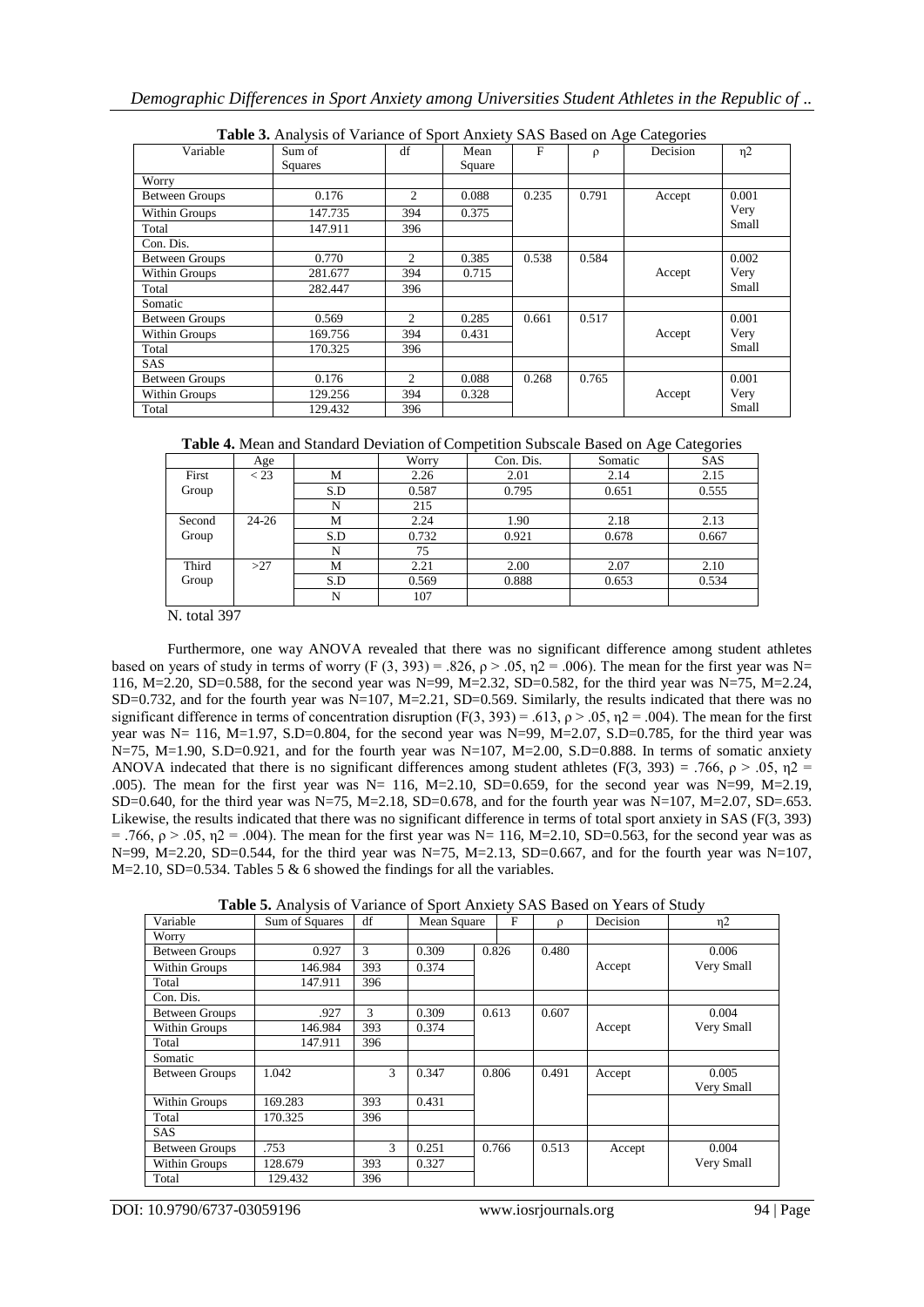| Student Atmetes Based on Fears of Study |     |       |           |         |            |  |  |  |  |  |
|-----------------------------------------|-----|-------|-----------|---------|------------|--|--|--|--|--|
| Age                                     |     | Worry | Con. Dis. | Somatic | <b>SAS</b> |  |  |  |  |  |
| <b>First Year</b>                       | М   | 2.20  | 1.97      | 2.10    | 2.10       |  |  |  |  |  |
|                                         | S.D | 0.588 | 0.804     | 0.659   | 0.563      |  |  |  |  |  |
|                                         | N   | 116   |           |         |            |  |  |  |  |  |
| Second Year                             | М   | 2.32  | 2.07      | 2.19    | 2.20       |  |  |  |  |  |
|                                         | S.D | 0.582 | 0.785     | 0.640   | 0.544      |  |  |  |  |  |
|                                         | N   | 99    |           |         |            |  |  |  |  |  |
|                                         | М   | 2.24  | 1.90      | 2.18    | 2.13       |  |  |  |  |  |
| Third Year                              | S.D | 0.732 | 0.921     | 0.678   | 0.667      |  |  |  |  |  |
|                                         | N   | 75    |           |         |            |  |  |  |  |  |
|                                         | М   | 2.21  | 2.00      | 2.07    | 2.10       |  |  |  |  |  |
| Fourth Year                             | S.D | 0.569 | 0.888     | 0.653   | 0.534      |  |  |  |  |  |
|                                         | N   | 107   |           |         |            |  |  |  |  |  |

**Table 6.** Mean and Standard Deviation of Sport Anxiety SAS Subscale among University's Student Athletes Based onYears of Study

# **IV. Discussion and conclusion**

The main objective of this study was to examine the differences of sport anxiety among universities student athletes based on demographic variables gender, location (North and South) age categories, and years of study in the Yemen. Sport anxiety scale SAS was used to measure sport anxiety. The result by independent t-test indicated that there was a slight difference in the mean scores of male and female student athletes in terms of worry, while there was no significant difference between the male and female student athletes in terms of concentration disruption. Also, the independent t-test indicated that there was a slight difference in terms of somatic anxiety among student athletes for females, and a slight difference in total sport anxiety for males [19]. Furthermore, in Egypt, the results of a study carried out by Allawy [20] showed that male athletes had significantly lower pre-competition anxiety than female athletes both in terms of cognitive and somatic anxiety, where female and male athletes participating in swimming and gymnastics had significantly higher cognitive and somatic pre-competition anxiety than athletes participating in volleyball, table tennis and basketball.

The results of a study by [21] showed that there was a significant difference in cognitive anxiety, somatic anxiety and self-confidence among male or female elite athletes and male or female sub non elite athletes. The male sub-elite athletes had higher mean scores in terms of cognitive anxiety and somatic anxiety compared to the male elite athletes, who had cognitive anxiety and somatic anxiety. Besides, the male elite athletes had higher self-confidence compared to the male sub-elite athletes. The female sub-elite athletes had higher mean scores for cognitive anxiety and somatic anxiety compared to the female elite athletes, who only had cognitive anxiety and somatic anxiety. Meanwhile, the female elite athletes showed higher self-confidence than the female sub-elite athletes.

For Location the results of the independent t-test indicated that the student athletes had the same mean score for sport anxiety based on location. It can be concluded that the null hypotheses can be accepted as there were no significant differences in the mean scores for worry, concentration disruption, somatic anxiety and total sport anxiety among university student athletes in the north and the south. The finding was consistent with that of a previous study by Azimkhani et al. who examined the relationship between mental skills and competition anxiety among young and adult skiers. The findings showed that there were no significant differences in mental skills and competitive anxiety between male and female athletes.With regard to sport anxiety SAS subscale, the results by one way ANOVA indicated that student athletes have same mean score in sport anxiety based on age categories [22].

The results of the one-way ANOVA indicated that the student athletes had the same mean scores for sport anxiety based on age categories. It can be concluded that there were no significant differences in terms of worry, concentration disruption, somatic anxiety and total sport anxiety. Whilst Azimkhani et al. findings showed that there was a significant difference between competitive anxiety means among young and adult athletes [22]. Hammermeister & Burton indicated that age has a significant effect on stress [23]. The results by the one-way ANOVA indicated that there were no significant differences among the student athletes based on years of study in terms of worry, concentration disruption, somatic anxiety and total sport anxiety [23].

# **V. Conclusion**

The aim of this study was to compare the sport anxiety among universities student athletes in Yemen based on demographic variables gender, location (north and south) age categories, and years of study.

The results of the t-test suggested that the male student athletes scored slightly higher than their female counterparts in terms of worry. In addition, the t-test indicated that there was no significant difference between males and females in terms of concentration disruption, while there was a significant difference in terms of somatic anxiety for the females and total sport anxiety for the males.

The findings showed that there were no significant differences in the mean scores for worry, concentration